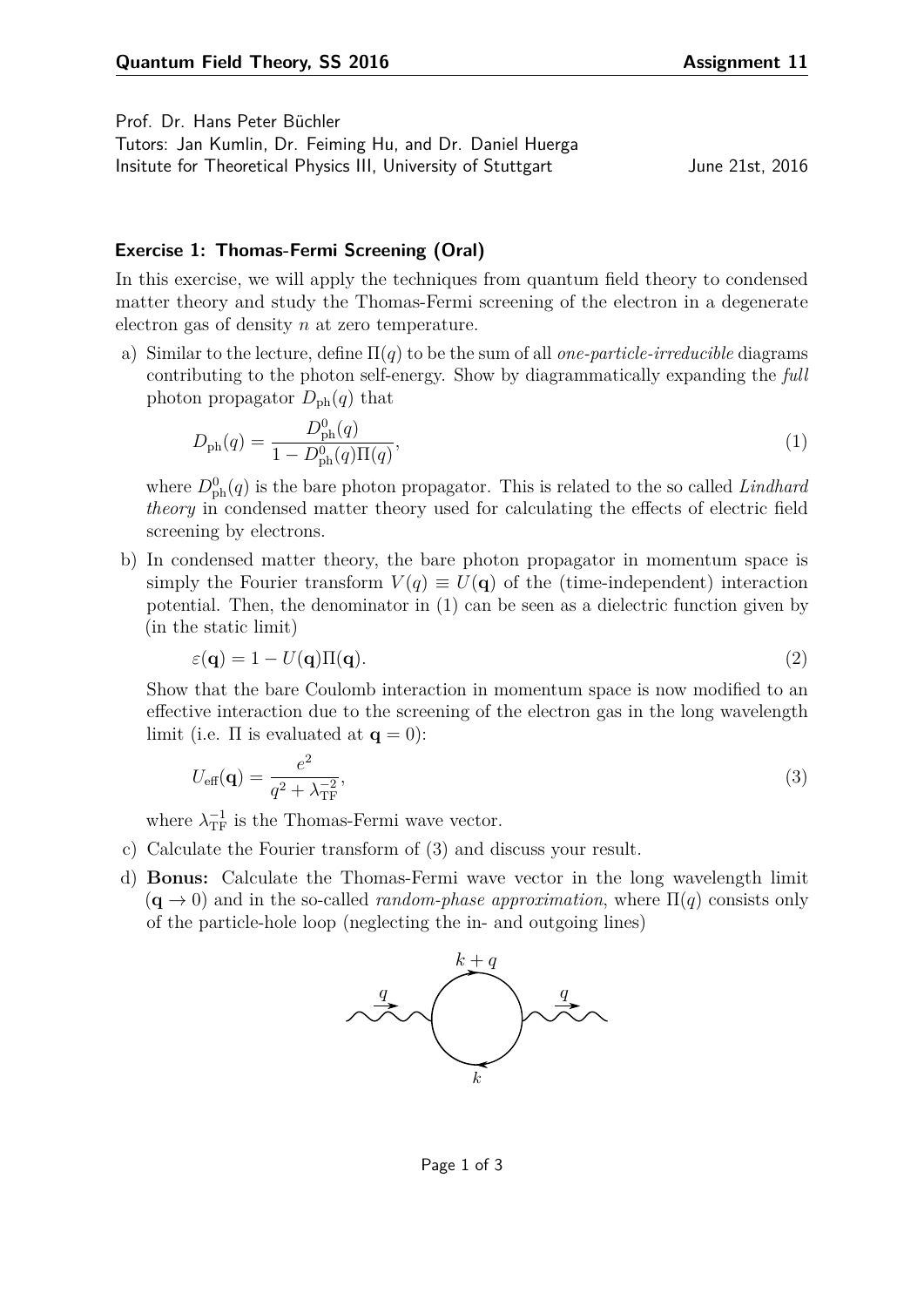According to the Feynman rules in condensed matter theory,  $\Pi(q)$  is given by

$$
\Pi(q) = -2i \int \frac{\mathrm{d}^3 k}{(2\pi)^3} \int \frac{\mathrm{d}\omega}{2\pi} G^0(\omega, \mathbf{k}) G^0(\omega, \mathbf{k} + \mathbf{q}),\tag{4}
$$

where

$$
G^{0}(\omega, \mathbf{k}) = \frac{1}{\omega - \xi(\mathbf{k}) + i\delta \operatorname{sgn}(\xi(\mathbf{k}))}
$$
(5)

with  $\xi(\mathbf{k}) = \frac{\mathbf{k}^2}{2m} - E_F$  and  $E_F$  the Fermi energy.  $\delta$  is to be taken positive but small (i.e.  $\delta \to 0^+$ ) and sgn(*x*) refers to the signum function, which gives the sign of *x* and  $sgn(0) = 0.$ 

*Hint:*

• In 3D, the Fermi energy is given by  $E_F = (3\pi^2 n)^{2/3}/(2m)$ .

## **Exercise 2: The electron self-energy (Written, 4 points)**

The electron two-point function is equal to the sum of diagrams:

$$
<\Omega_{1}\gamma_{4}(x_{1}x_{2}x_{3})=-\frac{1}{2}\frac{1}{2}\gamma_{4}x_{2}x_{3}^{2}+\cdots
$$

The first diagram is just the free-field propagator:

$$
= \frac{\lambda (1/\gamma + m_0)}{\beta^2 - m_0^2 + i\epsilon}
$$

and the second diagram, called the the *electron self-energy*, is somewhat more complicated:

$$
\sum_{p} \frac{i(p+m_0)}{k} = \frac{i(p+m_0)}{p-m_0^2} [-i \sum_{a} (p)] \frac{i(p+m_0)}{p^2 - m_0^2}
$$

where

$$
-i\Sigma_2(p) = (-ie)^2 \int \frac{d^4k}{(2\pi)^4} \gamma^\mu \frac{i(k+m_0)}{k^2 - m_0^2 + i\epsilon} \gamma_\mu \frac{-i}{(p-k)^2 - \mu^2 + i\epsilon}.
$$
 (6)

a) Using Feynman parameters, calculate the second-order self-energy  $-i\Sigma_2(p)$ .